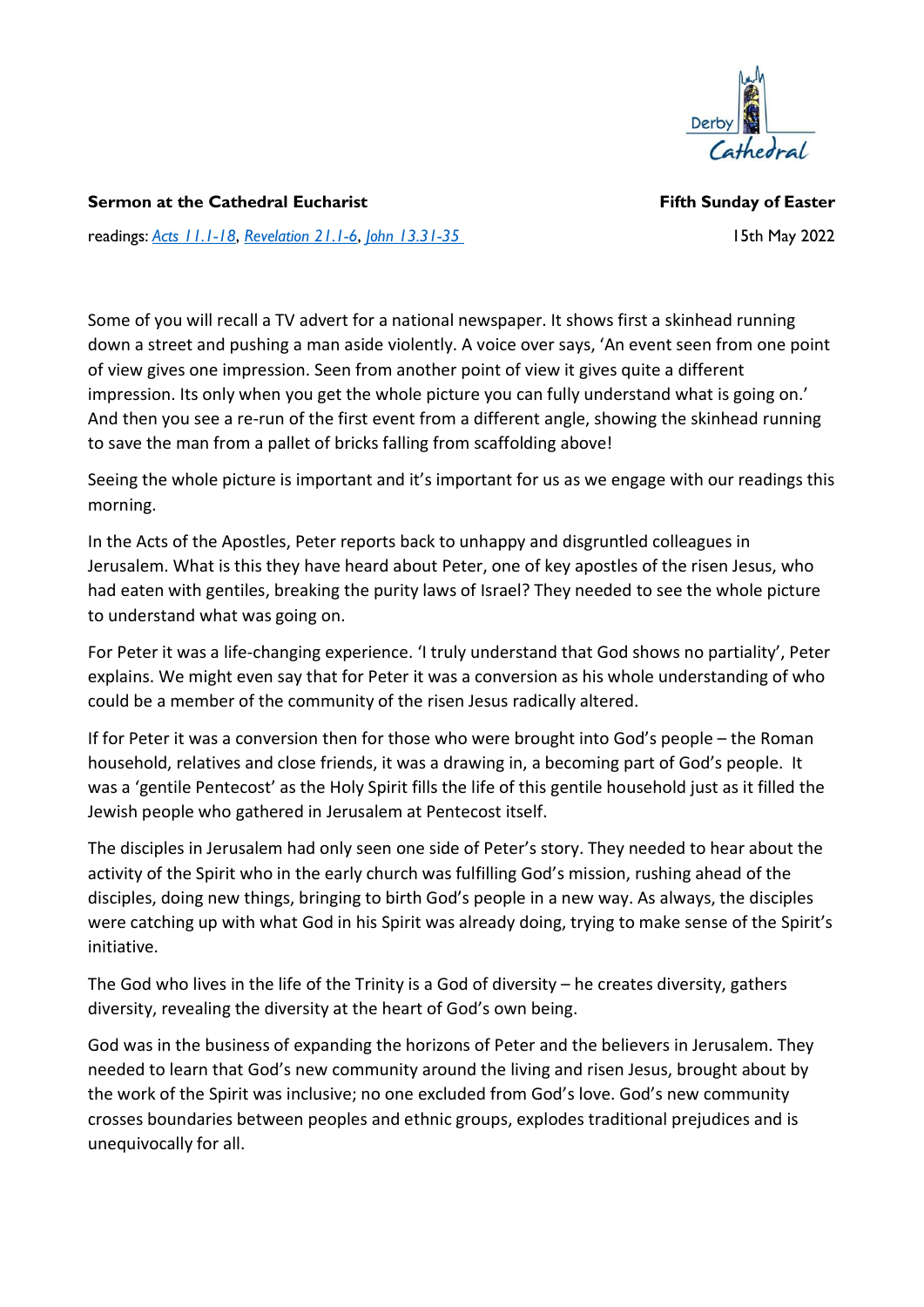Seeing the whole picture is also important in St John's Gospel. The reading interrupts the Last Supper. The meal is finishing and Judas steps out into the night, into the place of darkness from which he would betray Jesus and bring about the catastrophic events of Good Friday. It's at that point that Jesus, a light shining brightly in the darkness of betrayal begins what we call his 'farewell discourse' to the disciples that remain.

The wider picture is of Jesus' final hours of freedom, darkness all around him, the heaviness of the hour producing words both brief and with deep meaning. At the heart of what Jesus says is God's vision of the community the disciples would form after Jesus' departure. The countdown to the 'little longer' has begun.

Jesus' vision of this community is based on love. He is saying: 'if you wish to live your life together in unity with me and with my Father, then it's about living your life in, though and with love. The one who believes is loved by the Son and by the Father and returns that love. This love is expressed in obedience, in keeping my commandment, which is the new commandment of love.'

In the background was the commandment to celebrate the Eucharist as an expression of God's love revealed in Jesus. As members of God's community, we are to love each other and enact a sign of God's love in the breaking of bread and the pouring out of wine, so others will know about the risen Jesus and be drawn to this new community.

We are given two views of the Christian community – one that is actively reaching out, crossing boundaries to include and embrace others, and one that emphasises the importance of getting the inward relationships within the community right so that others may see the presence of Jesus in this world.

Like the advert, we must see the whole picture. We need to hold together the church's need to respond to new situations and to proclaim afresh to each generation the good news of the risen Christ, with Jesus' words about the ethic of love.

And one of the great challenges that we face in our generation is bout community and the place of love.

Even before the pandemic research in the United States suggested three in five adults considered themselves lonely. In the UK, government appointed a minister for loneliness four years ago. One in eight of us have said that we do not have a close friend to confide in. Three quarters of us do not know the name of our neighbours and 60% of people say they are lonely at work.

Those who research these things tell us that its more than just feeling a lack of personal contact with others – it's about a broader feeling of loneliness that means that we feel cut off, isolated from the democratic process, that we feel powerless and lack a voice in the way things are or could become. There is little doubt that the effect of the pandemic and the increasing digitisation of our lives that has exacerbated the direction of travel.

One of my favourite writers is Alain de Botton. He has written a book called Religion for Atheists. Alain De Botton is an atheist himself yet thinks that faith and religion has much to offer to these sorts of questions. One the one hand he believes that religion is outmoded, superstitious, and unsustainable. But he also believes that many of the problems we face in today's world can be addressed by the solutions put forward by religion to human living.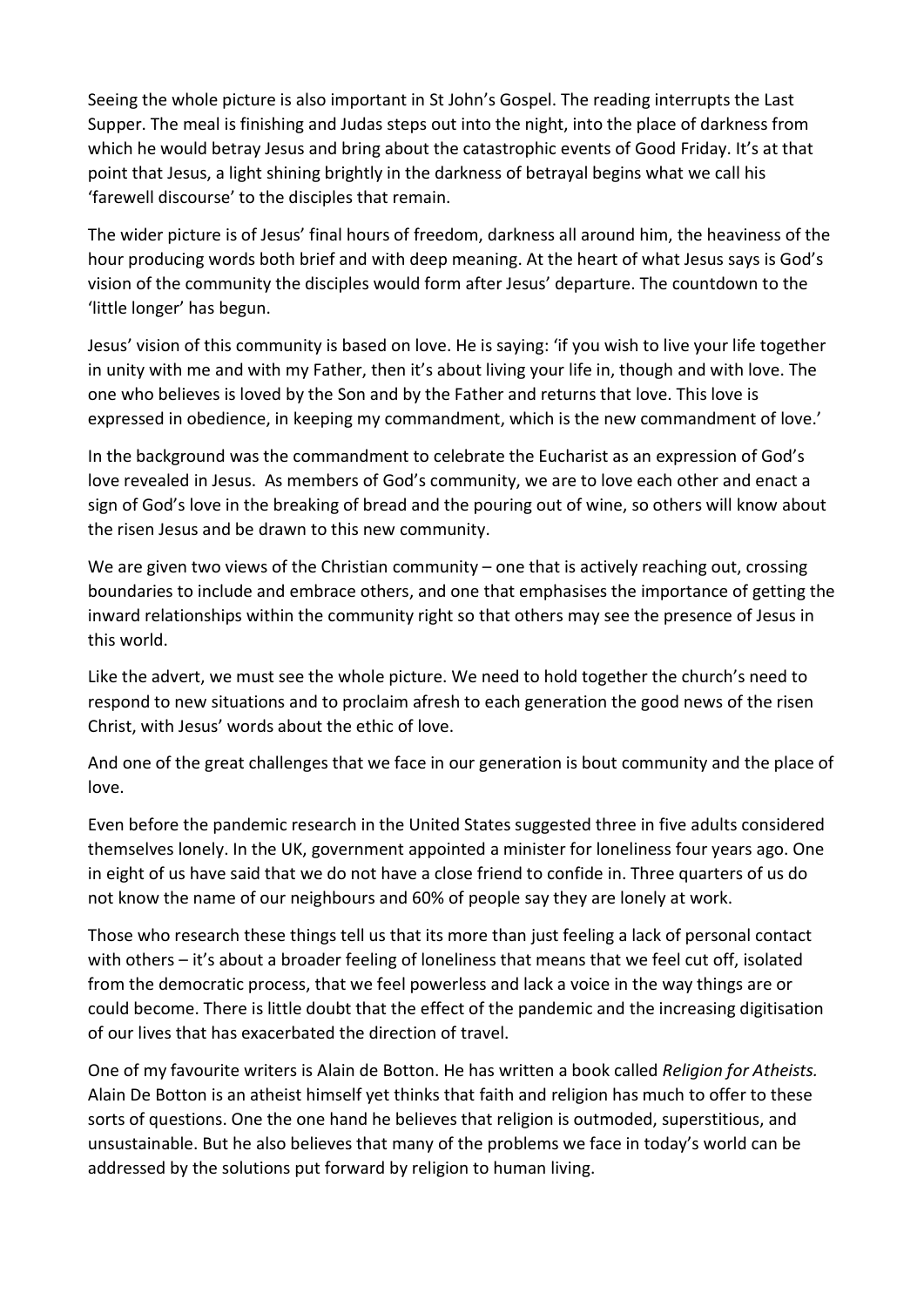Community is one example. The creation of community is one of the gifts of religion to the world and needs be re-discovered. The loss of a sense of community is one of the features of contemporary life.

Alain de Botton explores whether the idea and practice of community, the forming of deep connections with each other, can be reclaimed and his answer is yes, but only if we attend to the question of love. But even the concept of love needs rescuing. He says:

In the lonely canyons of the modern city, there is no more honoured emotion than love. However, this is not the love of which religions speak, not the expansive, universal brotherhood of mankind, it is a more jealous, restricted and ultimately meaner variety. It is a romantic love which sends us on a manical quest for a single person with whom we hope to achieve a life-long and complete communion.

There is nothing wrong with the idea of romantic love, of course, except that in today's world it is so often distorted by a self-serving individualism. The point is being made that love as a way of relating between human beings, love as a public way of behaving, has been lost. We need to rediscover in love the attitude of mutual respect and regard, the putting of others first, the patience with those who are weak and vulnerable, and the importance of self-sacrifice – things that are evident in a religious understanding of community. This is the sort of love that Jesus is pointing his people towards. In the dynamic of a church that always needs to reach out to the world in each generation to reclaim the understanding of love.

People like Alain de Botton add to our confidence that faith and religion still has a vital role to play in society, helping each and every human being, whether they attend church or not, to glimpse, understand and even experience what it is to be in relationship with others through community.

We are coming up to our AGM which is to be held in two weeks time after the main service. Its going to be a time to remind ourselves of the basics of this cathedral's mission and ministry to the city of Derby and the county of Derbyshire. It will be a moment to take stock and to think together about what it means for our cathedral community to reach out and embrace the peoples of this city and this diocese of Derby. To proclaim afresh God's purpose for human beings, responding to the needs of our time.

One of my roles in the city is to chair the new Faiths Alliance Steering Group. This is a place where all Derby's faith communities in our diversity are invited to come together and explore how we can work in partnership with each other and with local authorities. I am involved and devote time and energy to that public role because I believe that faith is a vital resource for human flourishing, that faith groups can come together with secular organisations and institutions to find solutions to meet the challenges of the twenty-first century such as loneliness, such as community, such as participation, helping us all live out a social ethic based on love.

No one organisation or institution has the answer to difficult questions about how we live together, or has the right to impose solutions, yet I believe by working together, each organisation and person, bringing particular skills and insights participates in God's work of making all things new, to take words from the Book of Revelation, and giving humanity a glimpse of the kingdom of God